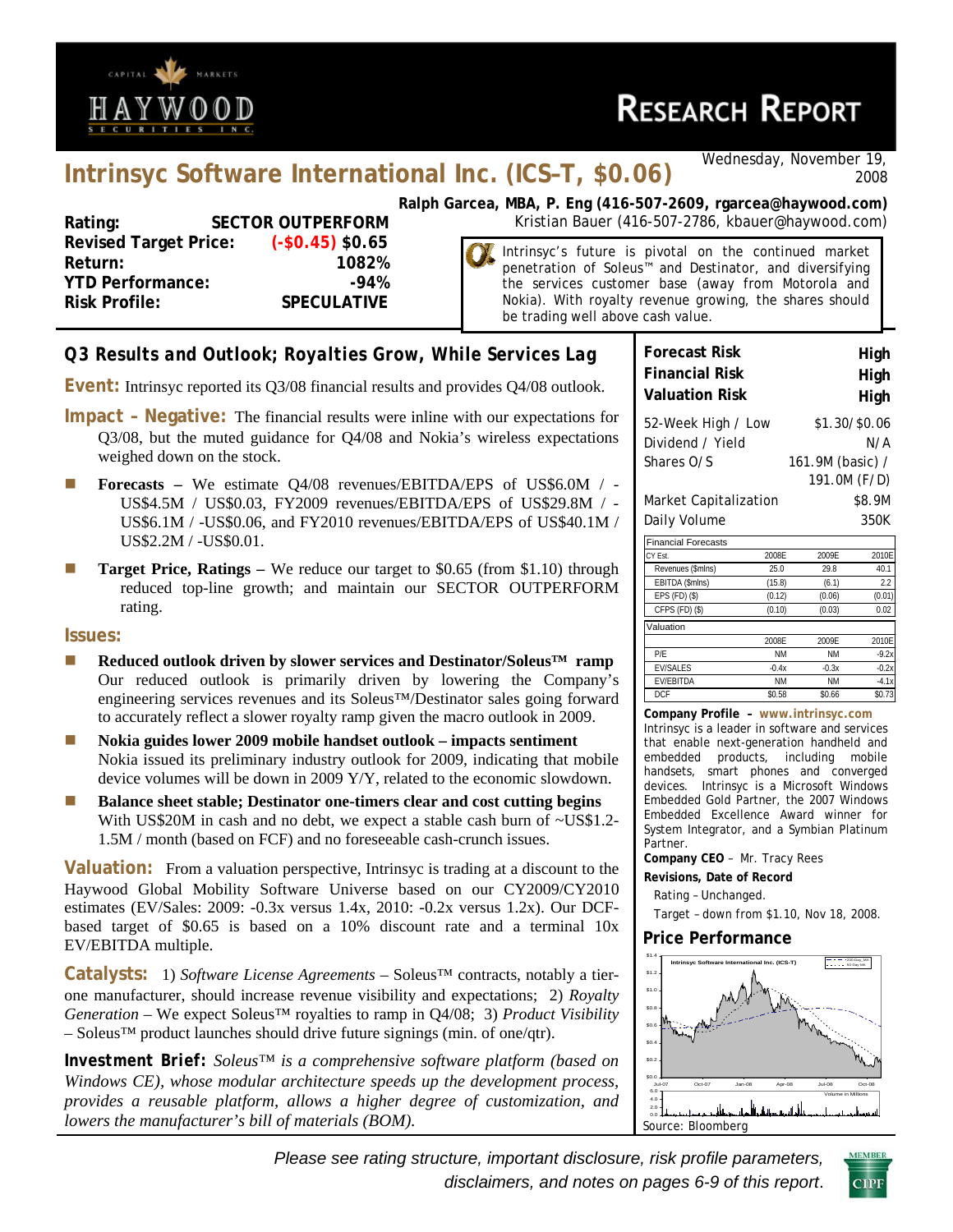**\$0.06 \$9**

**Alpha: Product delivery in Taiwan, China and EMEA will provide positive synergy and momentum to future licensing deals.** 

**y Description** - Intrinsyc is a leader in software and services that enable next-generation hand port - intrins<br>rged devices

**Investment Brief** - The company's mobile software products, engineering services, and years of expertise help OEMs, service providers, and silicon providers deliver<br>compelling wireless products with faster time-to-market

**Catalysts** - Continued design wins, two have been announced so far, should drive royalty revs.

**Risks** - Handset mftrs and OEMs decide not to go with Windows CE platform; slow shipments delay royalty stream.

**Recent Financings**:<br>Equity Offering Feb 2008 - 28.6M @ \$1.05<br>Past Equity Offering May 2007 - 33.3M @ \$0.60

**Management:** Philip Ladouceur, Chairman; Tracy Rees, COO & Interim CEO; George Reznik, CFO

| <b>Financial Forecasts (USD\$)</b> |        |        | Annual |        |       |                                                                                | Quarterly                  |        |        |          | <b>Key Statistics</b>                 |                   |                   |  |  |  |  |  |  |  |  |
|------------------------------------|--------|--------|--------|--------|-------|--------------------------------------------------------------------------------|----------------------------|--------|--------|----------|---------------------------------------|-------------------|-------------------|--|--|--|--|--|--|--|--|
| FY-end Dec-31                      | 2007A  | 2008E  | 2009E  | 2010E  | 2011E | Q1/2008A                                                                       | Q2/2008A Q3/2008A Q4/2008E |        |        | Q1/2009E | \$0.06<br>Price / Target / Return     | \$0.65            | 1081.8%           |  |  |  |  |  |  |  |  |
| Revenues (Smins)                   | 18.2   | 25.0   | 29.8   | 40.1   | 50.3  | 5.6                                                                            | 5.6                        | 7.9    | 6.0    | 5.9      | 52wk Hi / Lo                          | \$1.30            | \$0.07            |  |  |  |  |  |  |  |  |
| Rev. Growth %                      |        | 37%    | 20%    | 34%    | 25%   |                                                                                | $0\%$                      | 42%    | $-24%$ | $-2%$    | Shares O/S (mins)                     |                   |                   |  |  |  |  |  |  |  |  |
| Consensus Revenue Est. (\$mins)    |        | 26.9   | 42.0   | 57.4   |       | 4.9                                                                            | 5.4                        | 7.8    | 7.8    |          | Basic / F.D.                          | 161.9             | 191.0             |  |  |  |  |  |  |  |  |
| 3 months ago.                      |        | 33     | 56     | 72     |       |                                                                                |                            |        |        |          | Float                                 |                   | 150.2             |  |  |  |  |  |  |  |  |
| <b>EBITDA</b> (\$mins)             | (16.6) | (15.8) | (6.1)  | 2.2    | 8.2   | (3.7)                                                                          | (3.9)                      | (3.9)  | (4.5)  | (2.7)    | Cash Burn (mths) / Dividend Yield     | 1.3               | 0.0%              |  |  |  |  |  |  |  |  |
| EBITDA Growth %                    |        | 5%     | 62%    | 137%   | 267%  |                                                                                | $-5%$                      | $-1%$  | $-15%$ | 40%      | Short Interest / as % of Float        | 0.0               | 0.0%              |  |  |  |  |  |  |  |  |
| Consensus EBITDA Est. (\$mins)     |        | (16.7) | (9.2)  | 3.9    |       | (3.6)                                                                          | (4.4)                      | (5.8)  | (4.4)  |          | Daily Volume (3-Mth. Avg. mlns)       |                   | 0.35              |  |  |  |  |  |  |  |  |
| 3 months ago.                      |        | (16.2) | (6.3)  | 12.1   |       | (3.6)                                                                          | (4.4)                      | (5.9)  | (5.0)  |          | Market Cap. / Enterprise Value (mlns) | 8.9               | $-10.8$           |  |  |  |  |  |  |  |  |
| EPS $(FD)$ $(\$)$                  | (0.16) | (0.12) | (0.06) | (0.01) | 0.02  | (0.03)                                                                         | (0.03)                     | (0.04) | (0.03) | (0.02)   | Cash / Debt (mins)                    | 19.7              | 0.0               |  |  |  |  |  |  |  |  |
| EPS Growth %                       |        | 24%    | 50%    | 88%    | 362%  |                                                                                | 4%                         | $-26%$ | 7%     | 33%      | Cash / Shr & Net Cash / Shr           | \$0.12            | \$0.12            |  |  |  |  |  |  |  |  |
| Consensus EPS Est. (\$)            |        | (0.13) | (0.08) | (0.01) |       | (0.03)                                                                         | (0.03)                     | (0.04) | (0.03) |          | Tang, Book Value / Share              |                   | \$0.23            |  |  |  |  |  |  |  |  |
| 3 months ago.                      |        | (0.13) | (0.05) | 0.01   |       | (0.03)                                                                         | (0.03)                     | (0.04) | (0.03) |          | Company CEO / Website                 | <b>Tracy Rees</b> | www.intrinsyc.com |  |  |  |  |  |  |  |  |
| CFPS (FD) (\$)                     | (0.15) | (0.10) | (0.03) | 0.02   | 0.05  | (0.04)                                                                         | (0.01)                     | (0.03) | (0.03) | (0.02)   | <b>Top Holders:</b>                   |                   |                   |  |  |  |  |  |  |  |  |
| CFPS Growth %                      |        | $-34%$ | 66%    | 152%   | 161%  |                                                                                | 60%                        | $-97%$ | 9%     | 41%      | 1) IG Investment Management, Ltd.     |                   | 10.1%             |  |  |  |  |  |  |  |  |
| Consensus CFPS Est. (\$)           |        | (0.11) | (0.02) | 0.08   |       | (0.02)                                                                         | (0.01)                     | (0.03) | (0.03) |          | 2) Camlin Asset Management Limited    |                   | 3.9%              |  |  |  |  |  |  |  |  |
| 3 months ago.                      |        | (0.08) | 0.01   | 0.07   |       | (0.02)                                                                         | (0.01)                     | (0.01) | (0.02) |          | 3) Sprott Asset Management Inc.       |                   | 1.8%              |  |  |  |  |  |  |  |  |
|                                    |        |        |        |        |       | *All consensus numbers are from Capital IQ, covered companies are denoted by * |                            |        |        |          | Ownership:                            |                   |                   |  |  |  |  |  |  |  |  |

|                                       |                    |               |           |           |                 |           |                      |                             |           |           |           |                         | Manadement Control (Proxy)<br>1.7 M<br>1.U%                        |
|---------------------------------------|--------------------|---------------|-----------|-----------|-----------------|-----------|----------------------|-----------------------------|-----------|-----------|-----------|-------------------------|--------------------------------------------------------------------|
| <b>Valuation Metrics</b>              | 2006               | 2007          | 2008      | 2009      |                 |           |                      | Analyst Ratings: Capital IQ |           |           |           | <b>Potential Upside</b> | *Source: CapitalIQ, Bloomberg                                      |
| <b>EV/EBITDA - Current</b>            | <b>NM</b>          | <b>NM</b>     | <b>NM</b> | <b>NM</b> |                 |           |                      | <b>Average Target</b>       |           | \$0.43    |           | 678%                    | <b>Historical Valuation Parameters</b>                             |
| Est. EV/EBITDA - Target               |                    |               | <b>NM</b> | 46.6x     |                 |           | <b>Median Target</b> |                             |           | \$0.18    |           | 218%                    |                                                                    |
| <b>EV/SALES - Current</b>             | 1.9x               | <b>NM</b>     | <b>NM</b> | <b>NM</b> |                 |           |                      | <b>Sector Outperform</b>    |           |           |           |                         | <b>FWD EV/SALES - NTM</b><br>Intrinsyc Software International Inc. |
| Est. EV/SALES - Target                |                    |               | 4.2x      | 3.5x      |                 |           |                      | <b>Sector Perform</b>       |           |           |           |                         | Average of Comps                                                   |
| Current, 1-Year, 2-Year               |                    |               |           |           |                 |           |                      | <b>Sector Underperform</b>  |           |           |           |                         | 70x                                                                |
| <b>DCF Target</b>                     |                    | \$0.58        | \$0.66    | \$0.73    |                 |           | # of Analysts        |                             |           |           |           |                         | 6.0x                                                               |
|                                       |                    |               |           |           |                 |           |                      |                             |           |           |           |                         |                                                                    |
| Comparables                           | <b>Stock Price</b> |               | Pot.      |           | <b>EV/Sales</b> |           |                      | <b>EBITDA Margin</b>        |           | P/E       |           | <b>EV/EBITDA</b>        | $5.0x -$                                                           |
|                                       | Today              | <b>Target</b> | Return    | 2008      | 2009            | 2010      | 2008                 | 2009                        | 2008      | 2009      | 2008      | 2009                    | $4.0x +$                                                           |
| *Intrinsyc Software International Inc | 0.06               | 0.65          | 1082%     | $-0.37x$  | $-0.31x$        | $-0.23x$  | $-63%$               | $-20%$                      | <b>NM</b> | <b>NM</b> | <b>NM</b> | <b>NM</b>               | 30x                                                                |
| <b>Esmertec AG</b>                    | 6.86               | 10.00         | 46%       | 3.1x      | 2.4x            | 2.1x      | 9%                   | 13%                         | <b>NM</b> | <b>NM</b> | <b>NM</b> | 18.4x                   |                                                                    |
| Access Company, Ltd.                  | 137,500            | 266,333       | 94%       | 1.1x      | 1.0x            | 0.8x      | 6%                   | 10%                         | <b>NM</b> | 28.8x     | 17.1x     | 10.0x                   |                                                                    |
| <b>Opera Software ASA</b>             | 12.70              | 21.94         | 73%       | 2.2x      | 1.6x            | 1.2x      | 14%                  | 19%                         | 28.2x     | 16.4x     | 15.4x     | 8.5x                    |                                                                    |
| <b>BSQUARE Corp.</b>                  | 2.75               | <b>NM</b>     | <b>NM</b> | <b>NM</b> | <b>NM</b>       | <b>NM</b> | <b>NM</b>            | <b>NM</b>                   | <b>NM</b> | <b>NM</b> | <b>NM</b> | <b>NM</b>               |                                                                    |
| Smith Micro Software Inc.             | 5.71               | 8.44          | 48%       | 1.5x      | 1.3x            | 1.2x      | 17%                  | 19%                         | 9.4x      | 8.2x      | 8.7x      | 6.7x                    |                                                                    |
| Infraware Inc.                        | 7.150              | 25,000        | 250%      | 1.8x      | 1.4x            | 1.1x      | 30%                  | 39%                         | 8.7x      | 4.9x      | 6.0x      | 3.6x                    |                                                                    |
| Acrodea Inc.                          | 98,600             | 491,000       | 398%      | 1.4x      | 0.9x            | 0.9x      | 28%                  | 31%                         | 16.8x     | 10.7x     | 5.0x      | 2.9x                    |                                                                    |
| Average                               |                    |               |           | 1.9x      | 1.4x            | 1.2x      | 18%                  | 22%                         | 15.8x     | 13.8x     | 10.4x     | 8.4x                    |                                                                    |

| <b>Historical Valuation Parameters</b> |            | <b>EV/EBITDA</b> | P/CF      |           | <b>EBITDA Growth</b> |           |           | <b>EPS Growth</b> | <b>Sales Growth</b> |           | Returns %                                                                    |            |
|----------------------------------------|------------|------------------|-----------|-----------|----------------------|-----------|-----------|-------------------|---------------------|-----------|------------------------------------------------------------------------------|------------|
| 3-Yr Ava.                              | <b>NTM</b> | <b>TTM</b>       | 2008      | 2009      | 2008                 | 2009      | 2008      | 2009              | 2008                | 2009      | Last 3mtl                                                                    | <b>YTD</b> |
| *Intrinsyc Software International Inc  | <b>NM</b>  | <b>NM</b>        | <b>NM</b> | <b>NM</b> | $-5%$                | $-62%$    | 24%       | 50%               | 37%                 | 20%       | $-86%$                                                                       | $-94%$     |
| <b>Esmertec AG</b>                     | <b>NM</b>  | <b>NM</b>        | 49.0x     | 20.2x     | 189%                 | 100%      | 89%       | 119%              | 26%                 | 30%       | $-31%$                                                                       | $-38%$     |
| Access Company, Ltd.                   | 29.4x      | 6.9x             | 23.2x     | 15.1x     | $-32%$               | 71%       | 103%      | <b>NM</b>         | 4%                  | 13%       | $-22%$                                                                       | $-73%$     |
| <b>Opera Software ASA</b>              | <b>NM</b>  | <b>NM</b>        | 23.9x     | 14.4x     | <b>NM</b>            | 80%       | <b>NM</b> | 72%               | 47%                 | 37%       | $-40%$                                                                       | $-2%$      |
| <b>BSQUARE Corp.</b>                   | <b>NM</b>  | 4.0x             | <b>NM</b> | <b>NM</b> | <b>NM</b>            | <b>NM</b> | <b>NM</b> | <b>NM</b>         | <b>NM</b>           | <b>NM</b> | $-21%$                                                                       | $-59%$     |
| Smith Micro Software Inc.              | 13.0x      | <b>NM</b>        | <b>NM</b> | <b>NM</b> | 128%                 | 29%       | <b>NM</b> | 16%               | 37%                 | 16%       | $-21%$                                                                       | $-33%$     |
| Infraware Inc.                         | 13.6x      | <b>NM</b>        | 7.1x      | 4.4x      | 42%                  | 67%       | 51%       | 76%               | 36%                 | 30%       | $-56%$                                                                       | $-55%$     |
| Acrodea Inc.                           | <b>NM</b>  | 16.0x            | 8.1x      | 4.1x      | <b>NM</b>            | 75%       | <b>NM</b> | 57%               | <b>NM</b>           | 59%       | $-42%$                                                                       | $-71%$     |
| Average                                | 18.7x      | 8.9x             | 22.3x     | 11.6x     | 82%                  | 70%       | 81%       | 68%               | 30%                 | 31%       | $-33%$                                                                       | $-47%$     |
|                                        |            |                  |           |           |                      |           |           |                   |                     |           | *All consensus numbers are from Capital IQ, covered companies are denoted by |            |

|                                                                                                                                                                           |                            | <b>Intrinsyc Software</b> |             |             |            | as<br>Sa⊗                                                    |  |
|---------------------------------------------------------------------------------------------------------------------------------------------------------------------------|----------------------------|---------------------------|-------------|-------------|------------|--------------------------------------------------------------|--|
| Discounted Cash Flow Analysis (FY-End Dec, US\$)                                                                                                                          | 2007                       | 2008                      | 2009        | 2010        | 2011       |                                                              |  |
| Modeled Units Shipped                                                                                                                                                     | 125,000                    | 62,500                    | 2,000,000   | 4,875,000   | 7,875,000  |                                                              |  |
| Revenue (\$)                                                                                                                                                              | 19,705,794                 | 24,966,330                | 29,844,040  | 40,136,556  | 50,316,242 | Revenue Breakdown by Business Segment                        |  |
| Revenue growth                                                                                                                                                            | 2%                         | 3R                        | 20%         | 34%         | 25%        | $35 -$                                                       |  |
| EBITDA (\$)                                                                                                                                                               | (13, 434, 798)             | (15,757,574)              | (6,057,602) | 2,243,785   | 8,230,235  | <b>D</b> Soleus<br>30                                        |  |
| <b>EBITDA</b> Margin                                                                                                                                                      | $-70%$                     | $-63%$                    | $-20%$      |             |            | <b>B</b> Services<br>D Software                              |  |
| Amortization (\$)                                                                                                                                                         | 797,385                    | 1927,630                  | 2,975,896   | 2,876,187   | 2,817,428  | 25<br><b>U</b> Hardware                                      |  |
| EBIT(S)                                                                                                                                                                   | (14,232,183)               | (7,685,204)               | (9,033,499) | (632, 402)  | 5,412,807  | 20                                                           |  |
| NOPAT [EBIT * (1- effective tax rate) ]                                                                                                                                   | (14,513,611)               | (7,931596)                | (9,033,499) | (632, 402)  | 3,788,965  | 15                                                           |  |
| Plus Amortization (\$)                                                                                                                                                    | 797,385                    | 1927,630                  | 2,975,896   | 2,876,187   | 2,817,428  |                                                              |  |
| Less Capital Expenditures (\$)                                                                                                                                            | (562.912)                  | (1726.021)                | (477,505)   | (481639)    | (603,795)  | 10                                                           |  |
| Capital Intensity                                                                                                                                                         |                            |                           |             |             |            |                                                              |  |
| Net Working Capital Changes                                                                                                                                               | 303,368                    | 2,211,151                 | 4,735,617   | (1569, 439) | (537, 694) |                                                              |  |
| <b>Terminal Value</b>                                                                                                                                                     | Terminal Multiple<br>10.0x | 135,209,022               | 135,209,022 | 135,209,022 |            |                                                              |  |
| Equity Value                                                                                                                                                              | WACC<br>10%                | 104.519.030               | 125,864,058 | 139,349,286 |            |                                                              |  |
| DCF Value                                                                                                                                                                 |                            | 0.58                      | 0.66        | 0.73        |            | Ralph Garcea, MBA, P.ENG (416-507-2609, rgarcea@haywood.com) |  |
| Kristian Bauer (416-507-2786, kbauer@haywood.com)<br>Source: Haywood Securities Inc., Company Reports, Target, Return and Forecasts are Consensus Based Using Capital IQ. |                            |                           |             |             |            |                                                              |  |

Source: Haywood Securities, Capital IQ (\* Haywood Covered Company)



| <b>Key Statistics</b>                 |        |                   |                   |
|---------------------------------------|--------|-------------------|-------------------|
| Price / Target / Return               | \$0.06 | \$0.65            | 1081.8%           |
| 52wk Hi / Lo                          |        | \$1.30            | \$0.07            |
| Shares O/S (mlns)                     |        |                   |                   |
| Basic / F.D.                          |        | 161.9             | 191.0             |
| Float                                 |        |                   | 150.2             |
| Cash Burn (mths) / Dividend Yield     |        | 1.3               | 0.0%              |
| Short Interest / as % of Float        |        | 0.0               | 0.0%              |
| Daily Volume (3-Mth. Avg. mlns)       |        |                   | 0.35              |
| Market Cap. / Enterprise Value (mlns) |        | 8.9               | $-10.8$           |
| Cash / Debt (mlns)                    |        | 19.7              | 0.0               |
| Cash / Shr & Net Cash / Shr           |        | \$0.12            | \$0.12            |
| Tang. Book Value / Share              |        |                   | \$0.23            |
| Company CEO / Website                 |        | <b>Tracy Rees</b> | www.intrinsyc.com |
| <b>Top Holders:</b>                   |        |                   |                   |
| 1) IG Investment Management, Ltd.     |        |                   | 10.1%             |
| 2) Camlin Asset Management Limited    |        |                   | 3.9%              |
| 3) Sprott Asset Management Inc.       |        |                   | 1.8%              |
| Ownership:                            |        |                   |                   |
| Management Control (Proxy)            |        | 1.7 M             | 1.0%              |









**Average 1.9x 1.4x 1.2x 18% 22% 15.8x 13.8x 10.4x 8.4x**

\*All consensus numbers are from Capital IQ, covered companies are denoted by \*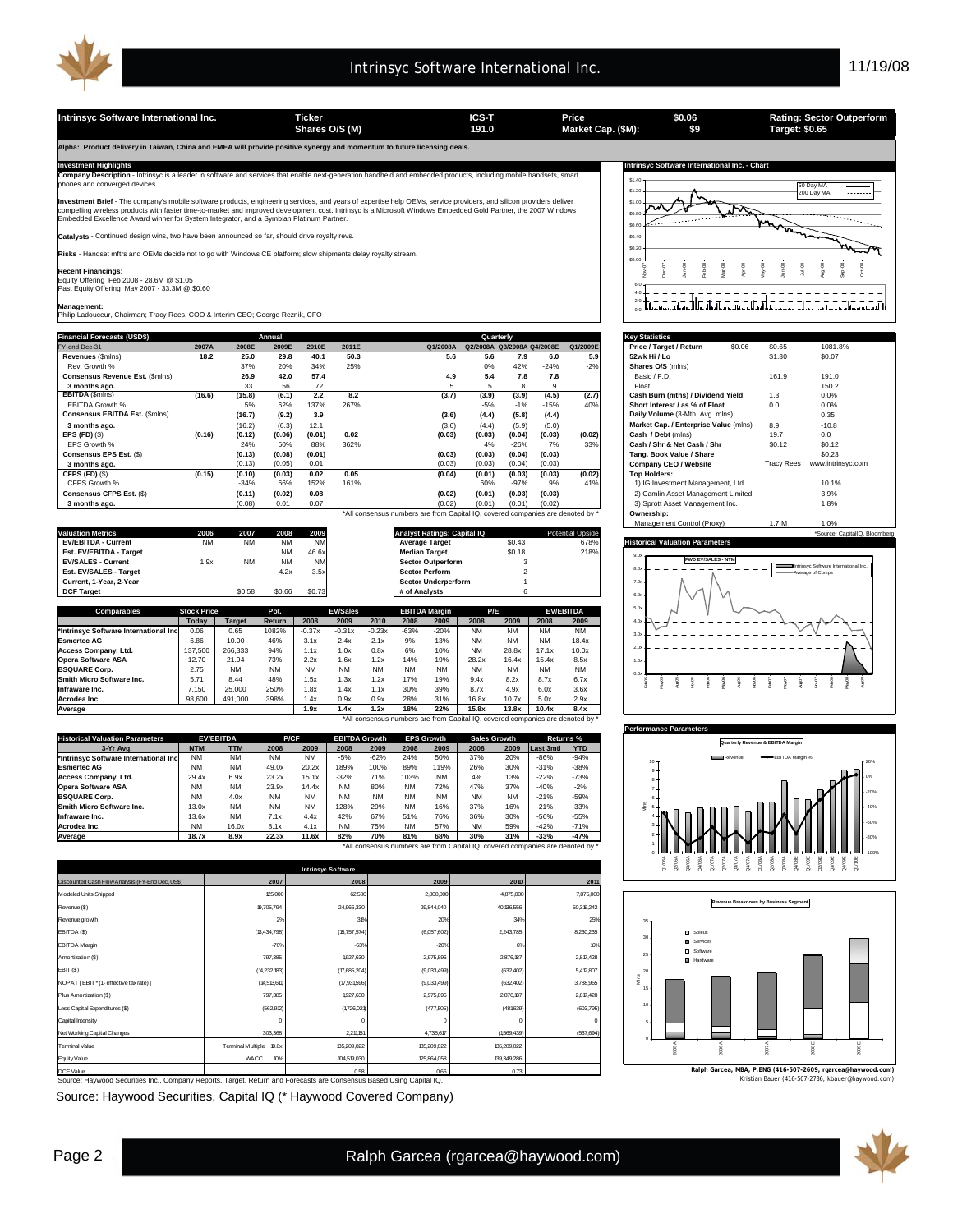

# **Investment Thesis**

Intrinsyc Software operates primarily as two businesses: the wireless systems engineering group, and the mobility software business that has been responsible for the development of Soleus, a consumer software product for wireless and handheld devices since 2004.

Soleus is a comprehensive software platform (based on Windows CE) and includes a high-level operating system (HLOS), an application suite, a pre-certified telephony stack, and sophisticated user interface-generation tools. Soleus' modular architecture speeds up the development process, provides a reusable platform, allows a higher degree of customization, and lowers the manufacturer's bill of materials. Within the mobile phone market, feature phones (Intrinsyc's target segment) have evolved as the biggest segment, and in 2006, contributed approximately 60% of the global sales (587 million units). We expect feature phones to continue to be 60% to 65% of global shipments going forward.

# **Q3 Results and Outlook; Royalties Grow, While Services Lag**

On November 14, 2008, Intrinsyc Software reported its Q3/08 financial results. The quarterly results were inline with our expectations, but the Company lowered its fiscal outlook for Q4/08 based on its engineering services business seeing some cancellations in Q4 (Motorola/Symbian and Nokia/Symbian) and will likely see a slowdown in 2009. From a long-term perspective however, we continue to believe that the Company will reach cash flow positive by Q4/09 or sooner, and penetrate its target markets through its lower cost, fully featured mobile operating system, the Soleus™ OS. The balance sheet remains solid with US\$20M in cash and no debt, and should reach a trough level of  $\sim$ \$10M by the Q4/09 cash flow turning point.

|                 | Actual         |            | Haywood | Consensus |         |
|-----------------|----------------|------------|---------|-----------|---------|
| US\$            | <b>Results</b> | <b>New</b> | Old     | Current   | 3-Mths  |
| Q3/2008A        |                |            |         |           |         |
| <b>Revenues</b> | 7.9M           |            | 7.8M    | 7.8M      | 8.5M    |
| <b>EBITDA</b>   | $-3.9M$        |            | $-5.4M$ | $-5.8M$   | $-5.9M$ |
| adj. EPS        | $-0.04$        |            | $-0.04$ | $-0.04$   | $-0.04$ |
| <b>Q4/2008E</b> |                |            |         |           |         |
| <b>Revenues</b> |                | 6.0M       | 7.3M    | 7.8M      | 9.0M    |
| <b>EBITDA</b>   |                | -4.5M      | -4.4M   | -4.4M     | $-5.0M$ |
| adj. EPS        |                | $-0.03$    | $-0.03$ | $-0.03$   | $-0.03$ |
| 2009E           |                |            |         |           |         |
| <b>Revenues</b> |                | 29.8M      | 49.4M   | 42.0M     | 56.4M   |
| <b>EBITDA</b>   |                | $-6.1M$    | $-3.6M$ | $-9.2M$   | $-6.3M$ |
| adj. EPS        |                | $-0.06$    | $-0.04$ | $-0.08$   | $-0.05$ |
| 2010E           |                |            |         |           |         |
| <b>Revenues</b> |                | 40.1M      | 69.8M   | 57.4M     | 72.3M   |
| <b>EBITDA</b>   |                | 2.2M       | 12.9M   | 3.9M      | 12.1M   |
| adj. EPS        |                | $-0.01$    | 0.06    | $-0.01$   | 0.01    |

Below we summarize the Company's current financial results and future expectations:

Intrinsyc has secured three Soleus™ software license agreements (SLA) this year, one with Samsung Semi, one with an unnamed personal navigation device (PND) vendor (Mitac/TomTom??), and one with GPS Technologies Company (GPS-E) for its new Soleus™

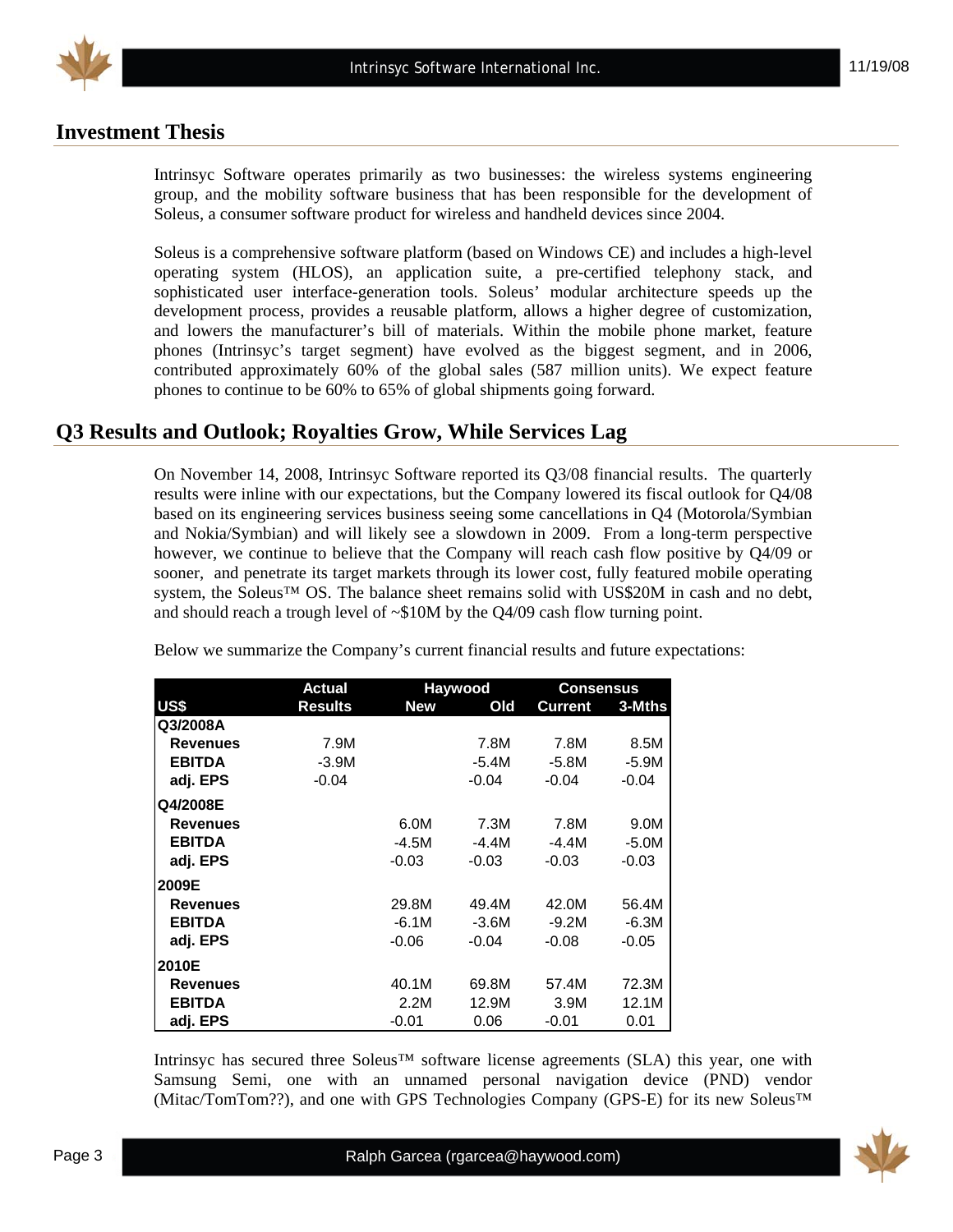

Transit product. We expect the Company to deliver one-more Soleus™ SLA before year-end. Below is a graph of our new cash flow from operations:



#### **Intrinsyc's Cash Flow from Operations (Excl. Non-Cash Working Capital)**

The Company disclosed that its sales are largely from European customers, with U.S. customers following closely. The three largest customers of Intrinsyc accounted for ~55% of its total revenues during Q3/08, down from 58% in Q2/08. We expect the diversity expansion to continue in Q4/08 as Soleus™ revenues ramp and Asia-based revenues grow. The majority of this quarter's revenues are attributed to Symbian engineering services (recall, Intrinsyc is North America's only North American Accredited Symbian Competence Center), and its newly acquired Destinator SLA revenue stream. Soleus™ royalties which began mid-September, will represent a more meaningful portion of revenues in Q4/08, and will likely continue to ramp throughout 2009.

The decrease in Q4/08 guidance is due to lower revenue growth assumptions in the engineering services business. The Company typically has a 3-6 month period from the contract signing to the project completion. We expect the Symbian segment to be affected the most from the economic uncertainty and the recent Nokia acquisition. This is a temporary setback for the Company, as we expect the Soleus™ revenues to represent the largest opportunity over the next couple of years.

On November 14, 2008, Nokia publically announced its preliminary 2009 mobile handset forecast. Nokia guided to a decrease in global mobile handset growth Y/Y from 2008, primarily stemming from the global economic recession. Intrinsyc stated that it had contracts from Motorola and Symbian (now owned by Nokia) deferred and cancelled, influencing its engineering services revenues.

To compensate for the lowered guidance, Intrinsyc has begun to implement cost-cutting measures. This quarter was an anomaly for operating expenses (OPEX) simply because Intrinsyc acquired the full work force of Destinator, and had one-time write-off expenses. The Company completed and booked all acquisition write-offs in Q3/08, and we expect to see lower OPEX going forward. From a cash-burn perspective, we expect a US\$1.2-1.5M monthly burn-



Source: Haywood Estimates, Company Data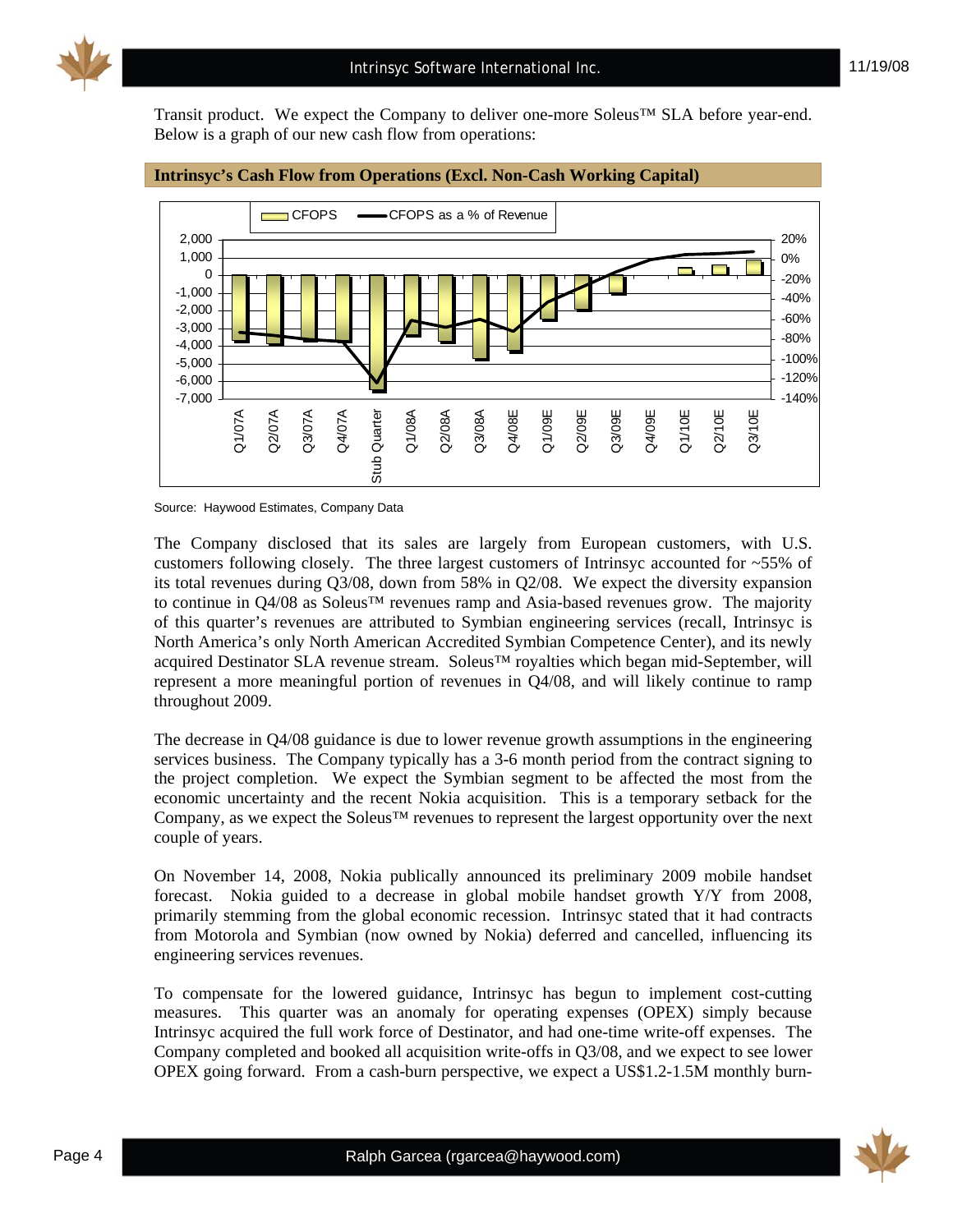

rate (on a FCF basis) excluding top-line growth. We could see further headcount reductions in the near-term to get us to cash flow positive sooner.

The resignation of Ms. Glenda Dorchak came as a surprise, but we expect the Company to remain resilient under the existing senior management team (which ironically Glenda hired). The interim CEO, Mr. Tracy Rees, played a pivotal role in the existing Soleus™ signings and we expect his channel contacts and industry experience to help close further deals. We believe that the transition to interim CEO will be smooth and result in minimal disruptions to the Company's operating performance.

Overall, the macroeconomic conditions appear to have a negative impact on Intrinsyc Software's engineering services division and we attempt to take a conservative stance in our target-price adjustment by lowering our forecasted revenues appropriately. We believe that the lower revenues reflect minimal growth assumptions and do not reflect the sizable opportunity for Soleus/Destinator once the economy improves. We maintain our SECTOR OUTPERFORM rating and lower our target price to \$0.65 (from \$1.10).

### **Valuation**

From a valuation perspective, Intrinsyc is trading at a discount to the Haywood Global Mobility Software Universe based on our CY2009/CY2010 estimates (EV/Sales: 2009: -0.3x versus 1.4x, 2010: -0.2x versus 1.2x). Our DCF-based target of \$0.65 is based on a 10% discount rate and a terminal 10x EV/EBITDA multiple.

| <b>Haywood Global Mobility Software Universe</b> |                 |              |                           |           |            |      |              |           |        |                              |               |        |            |               |                    |               |            |            |            |                                                 |            |            |            |           |               |           |          |
|--------------------------------------------------|-----------------|--------------|---------------------------|-----------|------------|------|--------------|-----------|--------|------------------------------|---------------|--------|------------|---------------|--------------------|---------------|------------|------------|------------|-------------------------------------------------|------------|------------|------------|-----------|---------------|-----------|----------|
| <b>CANADA TECHNOLOGY</b>                         |                 | Trdg         | <b>Local Price</b>        |           | Pot.       |      | % of 52 week | Mkt. Cap. |        | Market Indicators (Return %) |               |        |            | Revenue (USD) |                    | 180-day % chg |            | P/E        |            | EV/Sales                                        |            | EV/EBITDA  |            |           | REV/Headcount |           | Cash per |
| <b>Small Cap - Software/Services</b>             | Ticker          |              | Curr 18-Nov Target Return |           |            | Low  | High         | (US\$mm)  | 1-dav  | 7-day                        | 30-day 90-day |        | <b>YTD</b> | CY08E         | CY <sub>09</sub> E |               |            |            |            | CY08E CY09E CY08E CY09E CY08E CY09E CY08E CY08E |            |            |            | нc        | CY08E CY09E   |           | Share    |
|                                                  |                 |              |                           |           |            |      |              |           |        |                              |               |        |            |               |                    |               |            |            |            |                                                 |            |            |            |           |               |           |          |
| Constellation Software Inc.                      | TSX:CSU         | <b>NRCAD</b> | 25.02                     | 33.05     | 329        | 111% | 85%          | 432       | 1%     | $-2%$                        | 11%           | $-14%$ | $-1%$      | 330           | 423                | 9%            | <b>NMF</b> | 8.9        | 7.5        | 1.4                                             |            | 8.2        | 6.9        | 1.200     | 0.28          | 0.35      | 1.10     |
| SXC Health Solutions, Corp.                      | <b>SXCI</b>     | <b>NRUSD</b> | 15.44                     | 19.20     | 24%        | 157% | 89%          | 371       | 4%     | 5%                           | 23%           | 4%     | 6%         | 851           | 206                | <b>NMF</b>    | <b>NMF</b> | 27.3       | 20.6       | 0.4                                             | 0.3        | 9.5        | 7.0        | 429       | 1.98          | 2.8'      | 2.14     |
| Absolute Software Corporation                    | TSX:ABT         | <b>NRCAD</b> | 2.84                      | 7.33      | 158%       | 103% | 14%          | 112       | $-5%$  | $-22%$                       | $-16%$        | $-76%$ | $-85%$     | 38            | 53                 | $-4%$         | $-14%$     | <b>NMF</b> | <b>NMF</b> | 1.6                                             | 1.1        | <b>NMF</b> | <b>NMF</b> | 217       | 0.17          | 0.24      | 1.08     |
| Corel Corporation                                | TSX:CRE         | <b>NRCAD</b> | 5.00                      | 12.34     | 147%       | 100% | 41%          | 105       | 0%     | 0%                           | $-39%$        | $-57%$ | $-48%$     | 243           | 247                | 10%           | 7%         | 2.9        | 2.8        | 0.9                                             | 0.9        | 4.1        | 3.9        | 1.110     | 0.22          | 0.22      | 1.44     |
| Logibec Groupe Informatique Ltee TSX:LGI         |                 | <b>NRCAD</b> | 15.49                     | 27.40     | 77%        | 116% | 69%          | 124       | 11%    | 11%                          | 3%            | $-24%$ | $-30%$     | 62            | <b>NA</b>          | 0%            | <b>NMF</b> | 17.3       | <b>NMF</b> | 2.3                                             | <b>NMF</b> | 6.6        | <b>NMF</b> | 430       | 0.14          | <b>NA</b> | 0.22     |
| Intermap Technologies Corp.                      | TSX:IMP         | <b>NRCAD</b> | 2.00                      | 6.13      | 206%       | 131% | 18%          | 75        | $-7%$  | $-5%$                        | $-22%$        | $-58%$ | $-81%$     | 35            | 35                 | <b>NMF</b>    | 1%         | <b>NMF</b> | <b>NMF</b> | 1.1                                             | 1.1        | <b>NMF</b> | NMF        | 875       | 0.04          | 0.04      | 0.89     |
| MKS Inc.                                         | <b>TSX:MKX</b>  | <b>NRCAD</b> | 1.13                      | 2.16      | 91%        | 110% | 58%          |           | $-3%$  | 1%                           | $-19%$        | $-34%$ | $-18%$     | 67            | 72                 | 7%            | 2%         | 7.4        | 8.8        | 0.5                                             | 0.5        | 4.2        | 3.1        | 310       | 0.22          | 0.23      | 0.23     |
| Points International Ltd.                        | TSX:PTS         | <b>NRCAD</b> | 0.44                      | 1.67      | 283%       | 109% | 10%          | 53        | $-9%$  | $-16%$                       | $-25%$        | $-52%$ | $-89%$     | 74            | 103                | <b>NMF</b>    | <b>NMF</b> | <b>NMF</b> | <b>NMF</b> | 0.3                                             | 0.2        | <b>NMF</b> | 4.3        | 84        | 0.88          | 1.22      | 0.22     |
| Matrikon Inc.                                    | TSX:MTK         | <b>NRCAD</b> | 2.35                      | 4.15      | 77%        | 142% | 47%          | 59        | 2%     | 2%                           | 9%            | $-52%$ | $-2%$      | 66            | 68                 | $-1%$         | $-17%$     | 8.0        | 7.8        | 0.7                                             | 0.7        | 4.3        | 3.8        | 530       | 0.12          | 0.13      | 0.41     |
| <b>Bridgewater Systems Corporation</b>           | TSX:BWC         | <b>NRCAD</b> | 2.43                      | 4.00      | 65%        | 122% | 44%          | 45        | 1%     | 3%                           | $-12%$        | $-19%$ | $-55%$     | 34            | 42                 | <b>NMF</b>    | <b>NMF</b> | 24.8       | 10.8       | 0.4                                             | 0.3        | 8.7        | 2.8        | 204       | 0.17          | 0.21      | 1.38     |
| 20-20 Technologies Inc.                          | <b>TSX:TWT</b>  | <b>NRCAD</b> | 2.40                      | 5.38      | 124%       | 112% | 34%          | 37        | 0%     | 2%                           | $-4%$         | $-47%$ | $-63%$     | 72            | NA                 | 4%            | <b>NMF</b> | <b>NMF</b> | <b>NMF</b> | 0.5                                             | <b>NMF</b> | 7.4        | <b>NMF</b> | 618       | 0.12          | <b>NA</b> | 0.81     |
| Redknee Solutions, Inc.                          | <b>AIM-RKN</b>  | <b>NRGBP</b> | 0.18                      | 0.73      | 297%       | 100% | 39%          | 16        | 0%     | 0%                           | $-50%$        | $-50%$ | $-54%$     | 39            | 46                 | 11%           | 17%        | <b>NMF</b> | <b>NMF</b> | 0.1                                             | 0.1        | <b>NMF</b> | <b>NMF</b> | 335       | 0.12          | 0.14      | 0.22     |
| Belzberg Technologies Inc.                       | TSX:BLZ         | <b>NRCAD</b> | 2.13                      | <b>NA</b> | NA         | 122% | 34%          | 26        | $-9%$  | 4%                           | $-5%$         | $-41%$ | $-61%$     | <b>NA</b>     | <b>NA</b>          | <b>NMF</b>    | <b>NMF</b> | <b>NMF</b> | <b>NMF</b> | <b>NMF</b>                                      | <b>NMF</b> | <b>NMF</b> | NMF        | 95        | <b>NA</b>     | <b>NA</b> | 1.24     |
| GuestLogix Inc.                                  | TSXV:GX         | <b>NRCAD</b> | 0.65                      | 1.96      | 2019       | 130% | 36%          | 29        | 3%     | $-13%$                       | $-7%$         | $-25%$ | $-51%$     |               |                    | $-20%$        | $-14%$     | <b>NMF</b> | 7.4        | 3.5                                             | 1.4        | <b>NMF</b> | 3.4        | 25        | 0.32          | 0.77      | 0.06     |
| *Intrinsvc Software International TSX:ICS        |                 | <b>SOCAD</b> | 0.06                      |           | 0.65 1082% | 79%  | 4%           |           | $-48%$ | $-74%$                       | $-58%$        | $-86%$ | $-94%$     | 25            | 30                 | <b>NMF</b>    | $-17%$     | <b>NMF</b> | <b>NMF</b> | <b>NMF</b>                                      | <b>NMF</b> | <b>NMF</b> | <b>NMF</b> | 174       | 0.14          | 0.17      | 0.19     |
| <b>DEQ Systems Corporation</b>                   | TSXV:DEQ        | <b>NRCAD</b> | 0.32                      | 2.70      | 744%       | 107% | 19%          |           | $-20%$ | $-6%$                        | $-33%$        | $-64%$ | $-77%$     | 3             | 11                 | <b>NMF</b>    | 0%         | 32.2       | 4.6        | 4.1                                             | 1.2        | <b>NMF</b> | 5.3        | <b>NM</b> | <b>NA</b>     | <b>NA</b> | 0.08     |
| Grev Island Systems International                | CDNX:GIS        | <b>NRCAD</b> | 0.22                      | 0.75      | 241%       | 138% | 50%          | 16        | 10%    | 0%                           | 5%            | 0%     | $-33%$     | 19            | 25                 | $-3%$         | <b>NMF</b> | <b>NMF</b> | 5.4        | 0.4                                             | 0.3        | 3.2        | 1.4        | <b>NM</b> | <b>NA</b>     | <b>NA</b> | 0.10     |
| *Immersive Media Corp.                           | <b>CDNX:IMC</b> | <b>SOCAD</b> | 0.36                      | 2.00      | 456%       | 144% | 21%          |           | 3%     | $-10%$                       | 20%           | $-60%$ | $-77%$     |               |                    | <b>NMF</b>    | <b>NMF</b> | <b>NMF</b> | <b>NMF</b> | <b>NMF</b>                                      | <b>NMF</b> | <b>NMF</b> | <b>NMF</b> | <b>NM</b> | <b>NA</b>     | <b>NA</b> | 0.45     |
| Brainhunter Inc.                                 | TSX:BH          | <b>NRCAD</b> | 0.19                      | <b>NA</b> | NA         | 146% | 23%          |           | $-5%$  | $-3%$                        | 15%           | $-30%$ | $-59%$     | <b>NA</b>     | <b>NA</b>          | <b>NMF</b>    | <b>NMF</b> | <b>NMF</b> | <b>NMF</b> | <b>NMF</b>                                      | <b>NMF</b> | <b>NMF</b> | NMF        | 250       | <b>NA</b>     | <b>NA</b> | 0.01     |
| EmerGeo Solutions Worldwide Inc                  | <b>SXV:EMC</b>  | <b>NRCAD</b> | 0.43                      | <b>NA</b> | NA         | 139% | 26%          |           | 0%     | $-4%$                        | $-39%$        | $-61%$ | $-43%$     | <b>NA</b>     | NA                 | <b>NMF</b>    | <b>NMF</b> | <b>NMF</b> | <b>NMF</b> | <b>NMF</b>                                      | <b>NMF</b> | <b>NMF</b> | NMF        | <b>NM</b> | <b>NA</b>     | <b>NA</b> | 0.19     |
| Zaio Corp.                                       | TSXV:ZAC        | <b>NRCAD</b> | 0.08                      | 0.60      | 700%       | 250% | 3%           |           | 15%    | 36%                          | $-17%$        | $-82%$ | $-95%$     | 17            | 15                 | <b>NMF</b>    | <b>NMF</b> | <b>NMF</b> | <b>NMF</b> | 0.1                                             | 0.2        | <b>NMF</b> | <b>NMF</b> | <b>NM</b> | <b>NA</b>     | <b>NA</b> | 0.02     |
| iseemedia Inc.                                   | CDNX:IEE        | <b>NRCAD</b> | 0.07                      | <b>NA</b> | N/         | 156% | 10%          |           | 0%     | $-30%$                       | 0%            | $-61%$ | $-86%$     | <b>NA</b>     | <b>NA</b>          | <b>NMF</b>    | <b>NMF</b> | <b>NMF</b> | <b>NMF</b> | <b>NMF</b>                                      | <b>NMF</b> | <b>NMF</b> | <b>NMF</b> | 37        | <b>NA</b>     | <b>NA</b> | 0.07     |
| ZipLocal Inc.                                    | TSXV:ZIF        | <b>NRCAD</b> | 0.01                      | 0.30      | 2900%      | 200% | 4%           |           | 0%     | $-50%$                       | $-50%$        | $-90%$ | $-94%$     |               |                    | $-10%$        | $-12%$     | <b>NMF</b> | <b>NMF</b> | 0.2                                             | 0.1        | <b>NMF</b> | 0.5        | <b>NM</b> | <b>NA</b>     | <b>NA</b> | 0.00     |
|                                                  |                 |              |                           |           |            |      |              | Mean      | $-2%$  | $-7%$                        | $-13%$        | $-47%$ | $-56%$     | 95%           | 41%                | 0%            | $-5%$      | 16.1x      | 8.4x       | 1.1x                                            | 0.6x       | 6.2x       | 3.8x       | 407       | 0.35          | 0.55      | 0.55     |
|                                                  |                 |              |                           |           |            |      |              | Median    | 0%     | $-2%$                        | $-12%$        | $-52%$ | $-59%$     | 34%           | 24%                | 0%            | $-6%$      | 13.1x      | 7.5x       | 0.5x                                            | 0.5x       | 6.6x       | 3.8x       | 310       | 0.17          | 0.23      | 0.22     |

Source: Haywood Securities, Capital IQ (\* Haywood Covered Company)

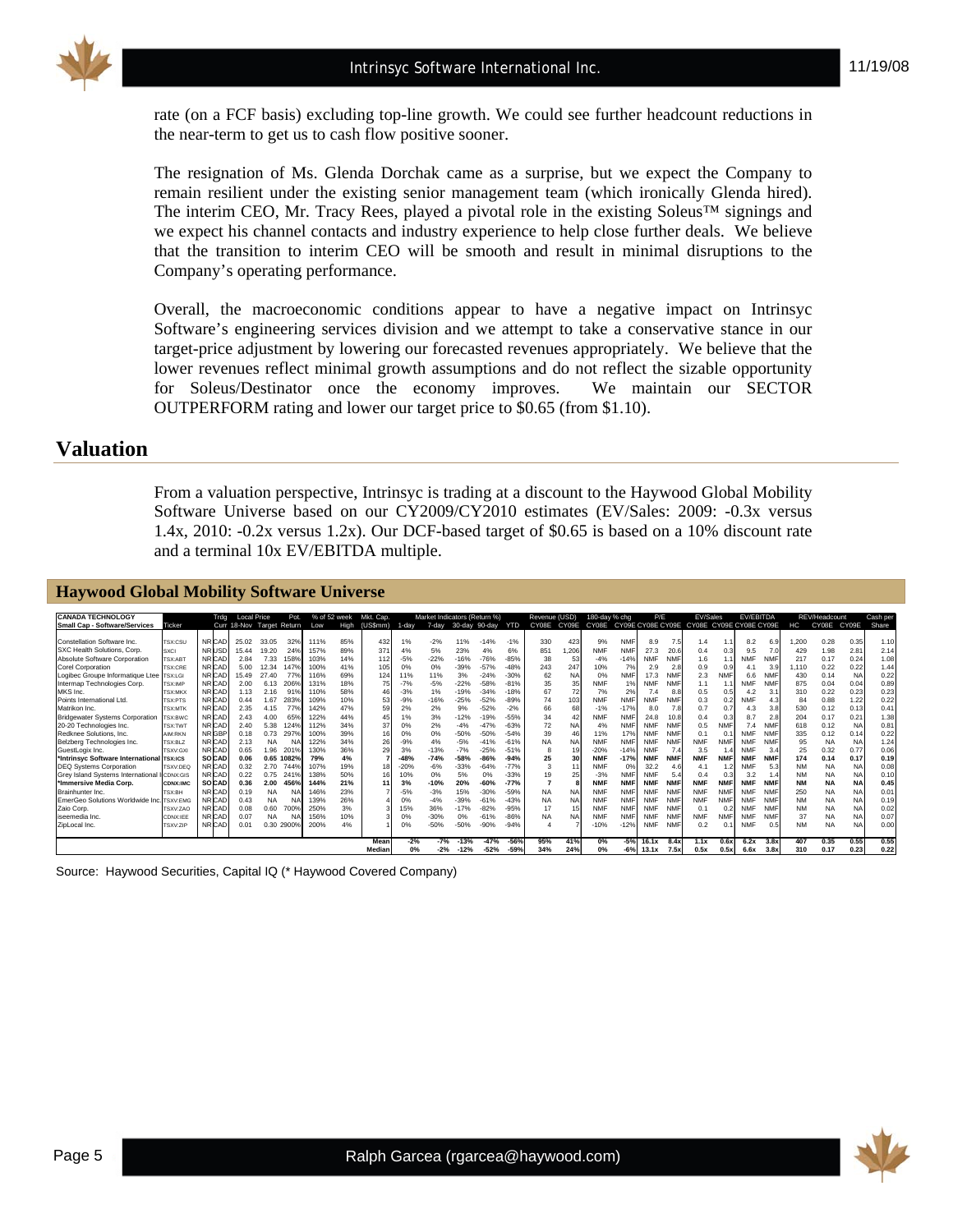



# **Distribution**

This report is not for distribution to non-institutional US clients.

# **Analyst Certification**

I, Ralph Garcea, hereby certify that the views expressed in this report (which includes the rating assigned to the issuer's shares as well as the analytical substance and tone of the report) accurately reflect my/our personal views about the subject securities and the issuer. No part of my/our compensation was, is, or will be directly or indirectly related to the specific recommendations.

## **Important Disclosures**

This report is prepared by Haywood Securities Inc. for use by Haywood Securities Inc., Haywood Securities (USA) Inc. and Haywood Securities (UK) Limited and their clients. Haywood Securities Inc. is a Canadian broker-dealer and a member of the Toronto Stock Exchange and the Canadian Venture Exchange. Haywood Securities (USA) Inc. is a wholly owned subsidiary of Haywood Securities Inc., registered with the U.S. Securities and Exchange Commission, and is a member of the National Association of Securities Dealers (NASD) and the Securities Investor Protection Corporation (SIPC).

Haywood Securities, Inc., and Haywood Securities (USA) Inc. do have officers in common however, none of those common officers affect or control the ratings given a specific issuer or which issuer will be the subject of Research coverage. In addition, the firm does maintain and enforce written policies and procedures reasonably designed to prevent influence on the activities of affiliated analysts.

Haywood analysts are salaried employees who may receive a performance bonus that may be derived, in part, from corporate finance income.

| <b>Ticker</b>  | Company                   |    |                   |                              |  |  |
|----------------|---------------------------|----|-------------------|------------------------------|--|--|
| TSXV:IMC       | Immersive Media Corp.     |    | $\mathbf{v}$<br>л |                              |  |  |
| <b>TSX:ICS</b> | <b>Intrinsyc Software</b> | 77 | $\mathbf{v}$<br>Δ | $\overline{\mathbf{x}}$<br>△ |  |  |

#### **Of the companies included in the report the following Important Disclosures apply:**

|                | The Analyst(s) preparing this report (or a member of the Analysts' households) have a financial    |
|----------------|----------------------------------------------------------------------------------------------------|
|                | interest in this company.                                                                          |
| $\overline{2}$ | As of the end of the month immediately preceding this publication either Haywood Securities, Inc., |
|                | its officers or directors beneficially owned 1% or more of this company.                           |
| 3              | Haywood Securities, Inc. has reviewed lead projects of this company and a portion of the expenses  |
|                | for this travel have been reimbursed by the issuer.                                                |
| $\overline{4}$ | Haywood Securities Inc. or an Affiliate has managed or co-managed a public offering of securities  |
|                | for this company in the last 12 months.                                                            |
| 5              | Haywood Securities, Inc. or an Affiliate has received compensation for investment banking services |
|                | from this company in the past 12 months                                                            |
| 6              | Haywood Securities, Inc. or an Affiliate has received compensation for investment banking services |
|                | from this company in the past 24 months                                                            |
|                | Haywood Securities, Inc. is restricted on this company at the time of publication                  |
| 8              | Haywood Securities, Inc. or an Affiliate expects to receive or intends to seek compensation for    |
|                | investment banking services from this company in the next three months                             |

Other material conflict of interest of the research analyst of which the research analyst or member knows or has reason to know at the time of publication or at the time of public appearance:

 $n/a$ 

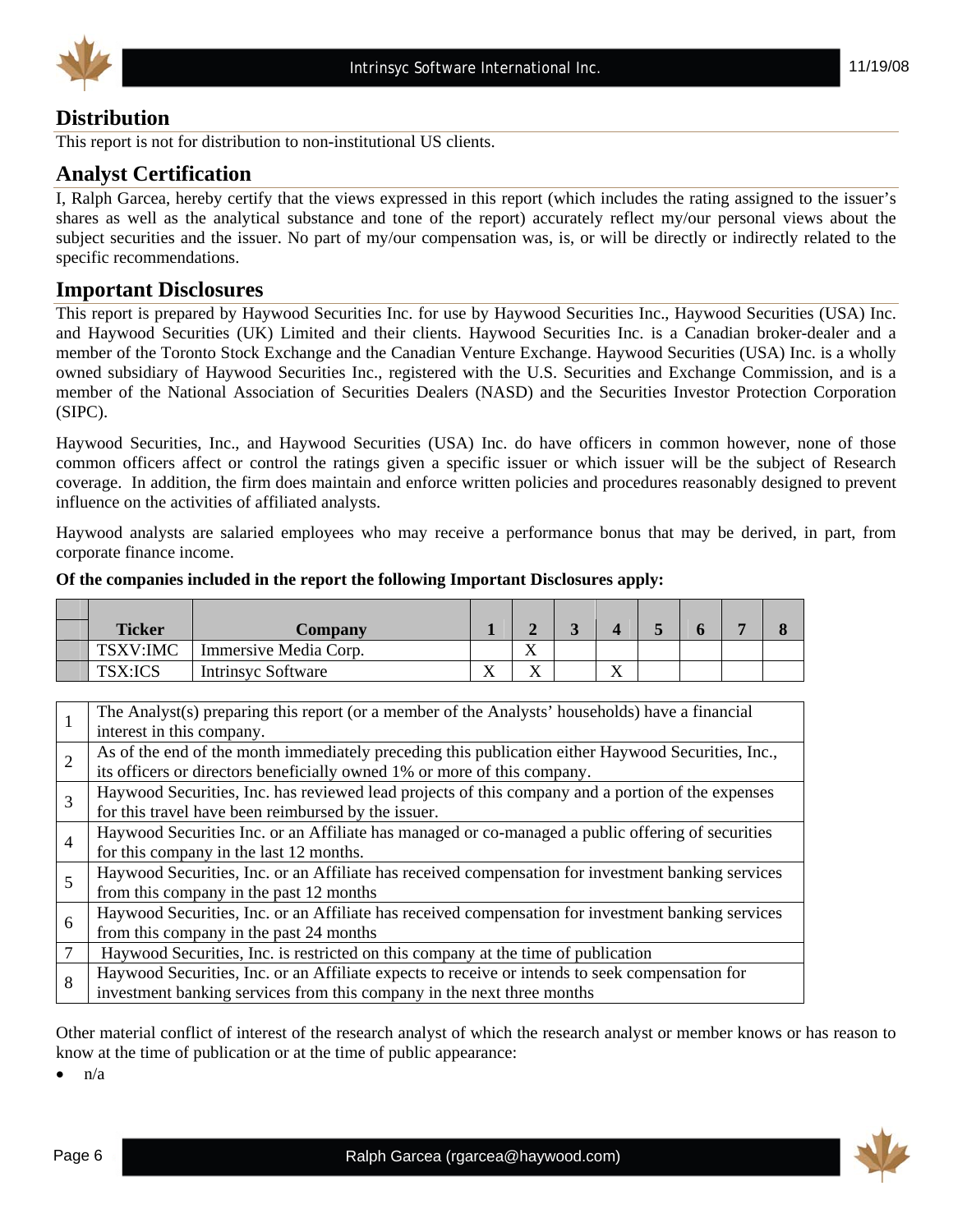

# **Rating Structure**

**SECTOR OUTPERFORM** – Haywood's top rating category. The analyst believes that the security will outperform its sector. Furthermore, the shares are forecast to provide attractive returns measured against alternative investments when considering risk profiles. The rating carries a minimum total return threshold of 15% for equities and 12% for trusts. The rating applies to companies that have tangible underlying assets that give a measure of support to the market valuation. The rating category considers both the absolute and relative values in assigning the highest rating on the security.

**SECTOR PERFORM** – The analyst believes that the security will trade with tight correlation to its underlying sector. Furthermore, the target price (together with any anticipated distributions) is at or above the market price, and forecast risk-adjusted returns are attractive relative to alternative investments.

**SECTOR UNDERPERFORM** – Investors are advised to sell the security or hold alternative securities within the sector. Stocks in this category are expected to underperform relative to their sector. The category also represents stocks with unattractive forecast returns relative to alternative investments.

**TENDER –** The analyst is recommending that investors tender to a specific offering for the company's stock.

**RESEARCH COMMENT** – An analyst comment about an issuer event that does not include a rating.

**COVERAGE DROPPED** – Haywood Securities will no longer cover the issuer. Haywood will provide notice to clients whenever coverage of an issuer is discontinued.

*\* Haywood's current rating structure (outlined above) does not correlate to the 3-tiered BUY, HOLD, SELL structure required by FINRA. Our ratings of Sector Outperform, Sector Perform and Sector Underperform most closely correspond to Buy, Hold/Neutral and Sell respectively however, as described above, our assigned ratings take into account the relevant sector.* 

#### **Rating Distribution June15, 2008 - September 15, 2008**



*Haywood's focus is to search for undervalued companies which analysts believe may achieve attractive risk-adjusted returns. This research coverage on potentially undervalued companies may result in an outweighed percentage of companies rated as Sector Outperform. Management regularly reviews rating and targets in all sectors to ensure fairness and accuracy.* 

For further information on Haywood Securities' research dissemination policies, please visit: [http://www.haywood.com/research\\_dissemination.asp](http://www.haywood.com/research_dissemination.asp) 

# **Risk Profile Parameters**

**SPECULATIVE:** – Investment for risk accounts only. Companies within this category carry greater financial and/or execution risk. All junior/venture companies that carry great financial and/or liquidity risk will be tagged "SPECULATIVE". A stock indicating a SPECULATIVE risk is determined from sector specific criteria outlined below listed below.

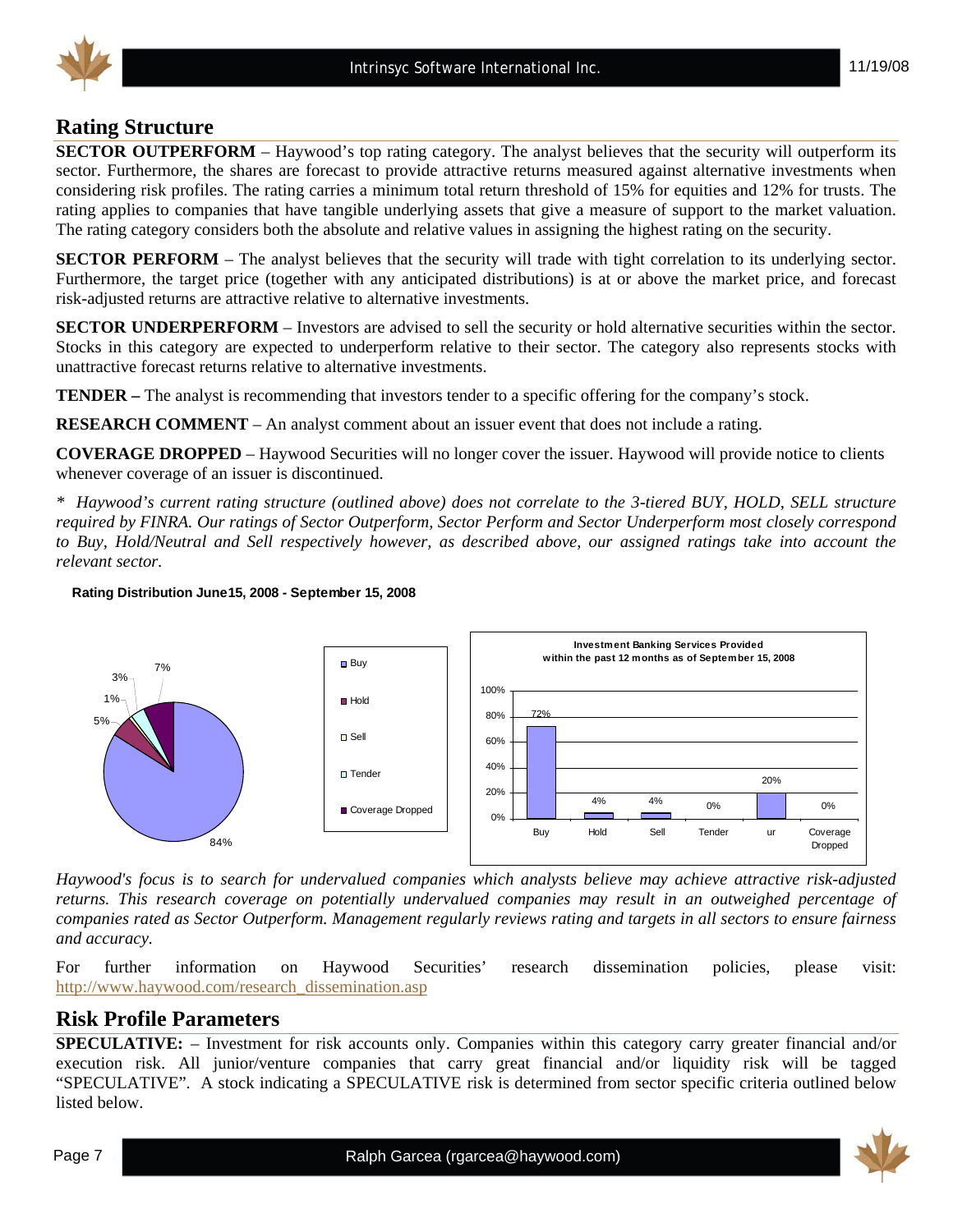

# **Risk Profile Parameters – Technology/Special Situations**

**Forecast Risk:** *High* – Haywood forecasts are below guidance. The Company has a history of missing targets and/or Haywood expects guidance to be lowered. Sales are minimally visible. *Moderate* – Haywood forecasts are generally in line with guidance and sales are moderately visible. The Company has a history of meeting or exceeding guidance. *Low* – Haywood forecasts exceed guidance. The Company has a history of meeting or exceeding guidance and its sales are highly visible.

**Financial Risk:** *High* – The business plan is not fully funded but requires debt and/or equity financing. This categorization does not necessarily predict whether the additional funds will be raised. Inventory turnover is low, cash flow is weak, and assets are below par. *Moderate* – The business plan is fully funded. Inventory turnover and cash flow are moderate, and assets are reasonably liquid. The Company's debt is rated below investment grade. *Low* – The Company is fully funded with investment grade debt, high inventory turnover, high cash flow, and superior assets.

**Valuation Risk:** *High* – The current valuation is at the high end of historic levels and/or at a premium to peers. Where applicable, the DCF valuation is not more than 10% above the current equity valuation. *Moderate* – The current valuation is within historic ranges and generally consistent with peers. Where applicable, the DCF valuation exceeds the current capitalization by more than 10%. *Low* – The current valuation is at the low end of historic ranges and at a discount to peer valuations. Where applicable, the DCF valuation exceeds the current capitalization by more than 20%.

# **Disclaimers**

Estimates and projections contained herein, whether or not our own, are based on assumptions that we believe to be reasonable. The information presented, while obtained from sources we believe reliable, is checked but not guaranteed against errors or omissions.

Haywood Securities Inc., its subsidiaries and their respective officers, directors, and employees may hold positions in the securities mentioned and may purchase and/or sell them from time to time.

Haywood Securities, or certain of its affiliated companies, may from time to time receive a portion of commissions or other fees derived from the trading or financings conducted by other affiliated companies in the covered security.

This report is neither a solicitation for the purchase of securities nor an offer of securities. Our ratings are intended only for clients of Haywood Securities Inc. Haywood Securities (USA) Inc., and those of Haywood Securities (UK) Limited and such clients are cautioned to consult the respective firm prior to purchasing or selling any security recommended or views contained in this report. Haywood Securities (UK) Limited ("HSUK") is a wholly owned subsidiary of Haywood Securities Inc. authorized and regulated in the UK by the Financial Services Authority as a stock broker and investment adviser and is a member of the London Stock Exchange.

This report has been approved by HSUK for the purposes of section 21 of the UK's Financial Services and Markets Act 2000.If you wish to contact HSUK please email D. Kim Gorius at kgorius@haywood.com.

If you are a UK resident private customer your attention is drawn to the risk warnings set out below:

Haywood Securities Inc or its subsidiaries or respective officers, directors or employees have or may have a material interest in the securities to which this report relates.

Past performance should not be seen as an indication of future performance. The investments to which this report relates can fluctuate in value and accordingly you are not certain to make a profit on any investment: you could make a loss.

Changes in the rates of exchange between currencies may cause the value of your investment to fluctuate.

If you are a UK resident private customer and you propose to do business with Haywood Securities Inc, please take note of the following:

Any investment services undertaken on your behalf by Haywood Securities Inc are not covered by the rules and regulations made for the protection of private investors in the UK. This means that you will not have the benefit of rights designed to protect investors under the Financial Services and Markets Act 2000 and under the rules of the Financial Services Authority ("FSA").In particular, you will not benefit from the following UK protections: